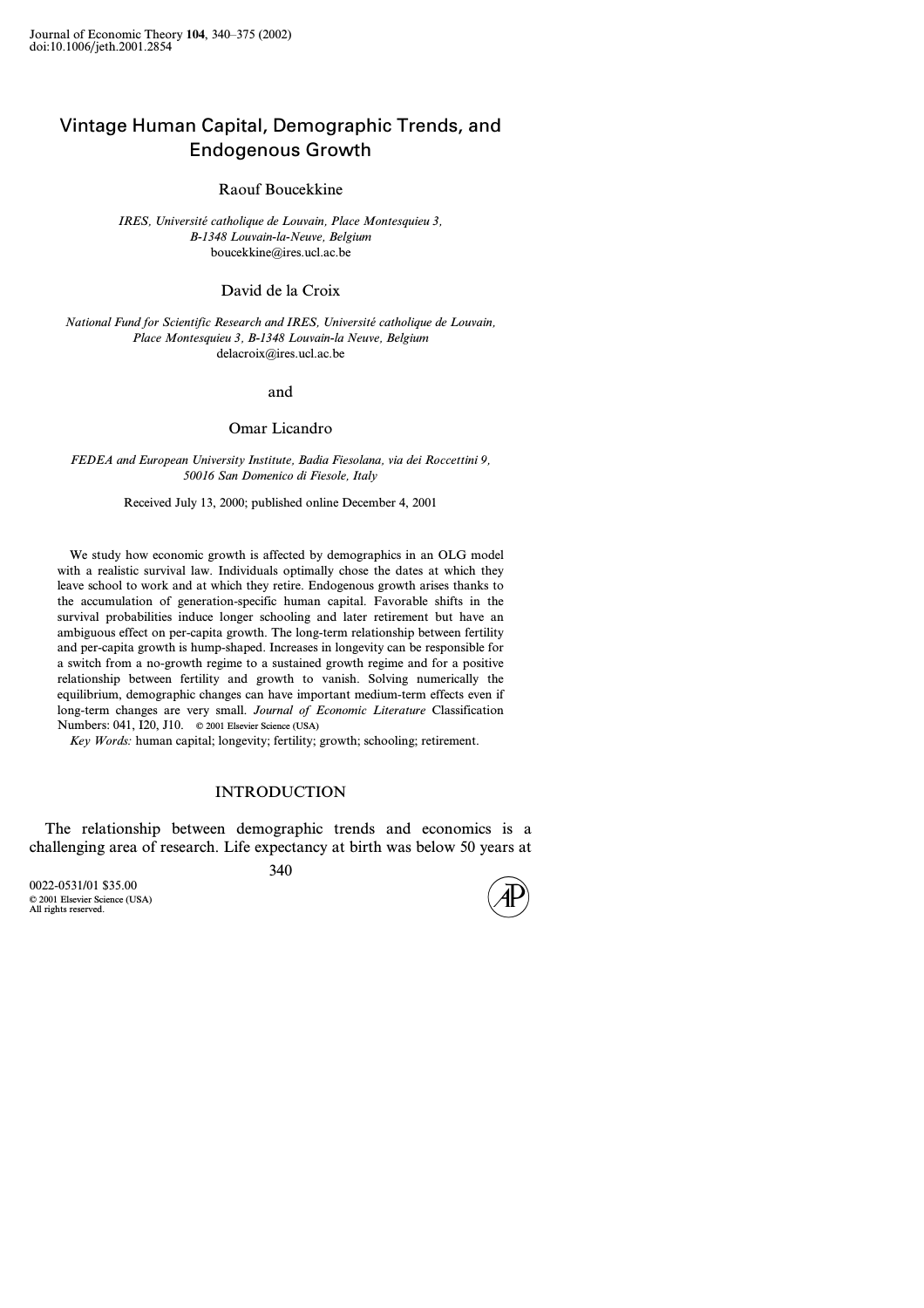the beginning of the century in Western Europe and it is it now reaching 80. The importance of the economic growth process in fostering such improvements has been stressed by Fogel [20], but the effect of past and future demographic trends on growth remain largely unexplored. One likely channel through which demographics affect growth is the size and quality of the work force. The aim of this paper is to study the effect of key demographic parameters on human capital accumulation and economic growth.

A first reason to study the effect of demographic trends on growth appears when we consider how big the demographic changes have been in the last centuries. Crude death rate (deaths in *%* of population) started to decline in France and United Kingdom during the eighteenth century. At the beginning of the twentieth century, the decline in crude death rate was slowed down by the progressive ageing of the population. Life expectancy at birth continued to increase (and there is no reason to believe that this increase will not continue in the future): according to Vallin [35], it jumped from 25 years in 1740 to 51 years at the beginning of the twentieth century, and to 75 years in 1980. Much of the decline in mortality stems from a dramatic reduction in infant mortality during the early part of the period. In the twentieth century, the increasing distance between the survival law in 1899 and the one in 1969 for the ages 20–60 indicates that adult mortality has been decreased substantially (see Fig. 1). Moreover, Ehrlich and Chuma [17] report that the rate of increases of the life expectancies of the relatively older cohorts has been larger than that of the younger ones ( for the United States).

Despite this huge drop in mortality, the growth rate of population, which is equal to the fertility rate minus the death rate plus net migrations, has not been so affected in Western Europe, see Table I. Indeed, empirical studies show that the fall in mortality rates is eventually followed by a steady and continuous decline in fertility (see Ehrlich and Lui [18]). In most parts of the European continent, fertility has now reached or even fallen below the replacement level. The future scenario of a zero population growth is now considered seriously. Finally, one remarkable feature of the last two centuries is the continuous increase in the time spent at school.

The need to model the vintage structure of the population provides the second motivation of the paper. Indeed, the empirical debate on the effect of demographics on economic growth stresses the importance of agespecific population characteristics (death rate, activity rate, education *...*). Let us review briefly this literature. In their empirical study of the determinants of growth, Barro and Sala-I-Martin [2] stress the importance of life expectancy: a 13 year increase in life-expectancy is estimated to raise the annual growth rate by 1.4 percentage points. The authors think that life expectancy has such a strong, positive relation with growth as it proxies for